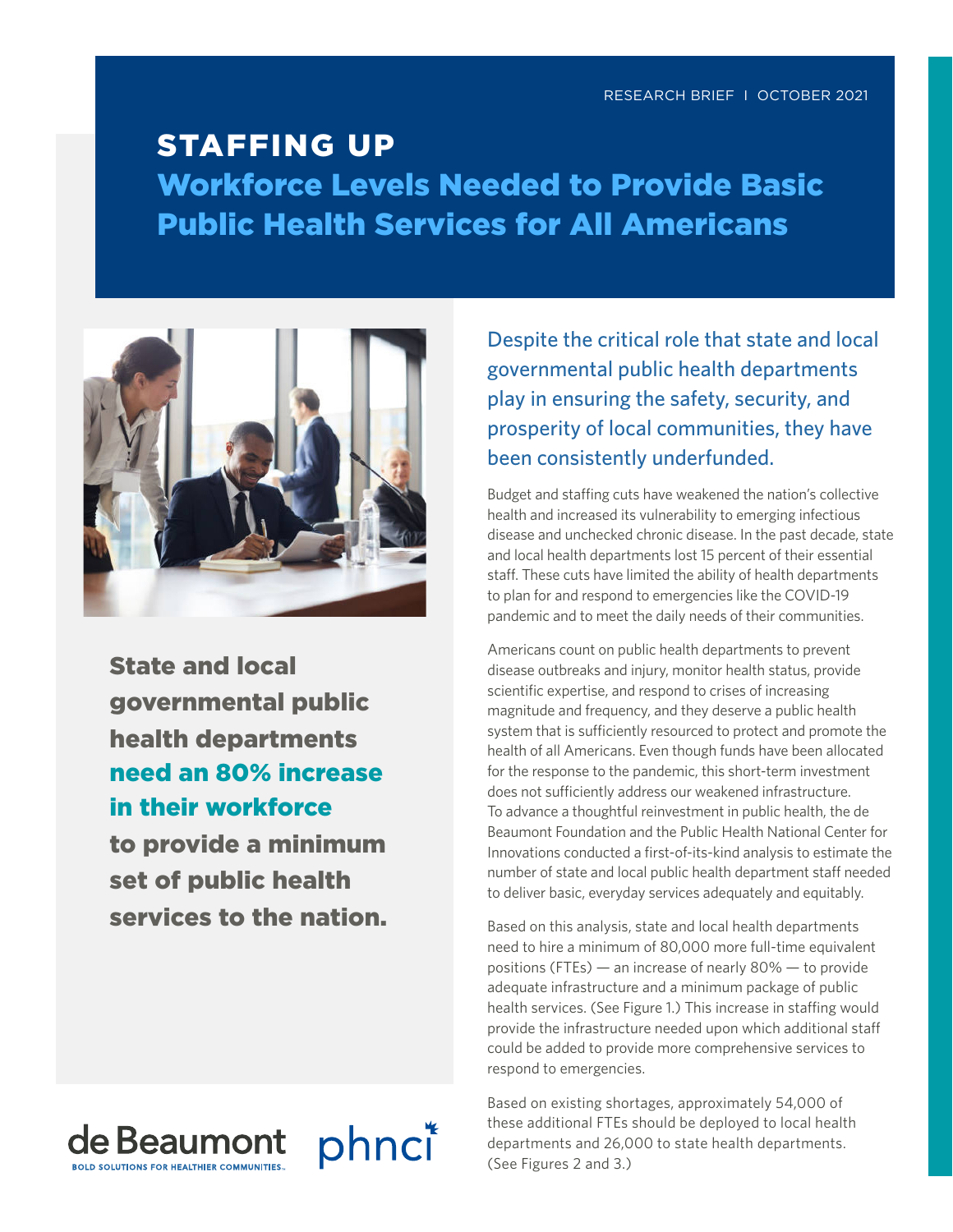While all state and local departments need additional FTEs, the most acute needs are in local health departments that serve fewer than 100,000 people.

Note: The estimates presented in this brief encompass only the minimum number of FTEs needed for the development of infrastructure and provision of minimum services. They do not account for additional FTEs that may be temporarily required to respond to the extensive needs of pandemics or other new challenges.

# **Figure 1: New FTEs Needed by Population Served**

|                             | <b>Current FTEs for</b><br>basic foundational<br>public health services | <b>Total FTEs</b><br>needed for<br>full implementation | <b>Additional FTEs</b><br>needed for full<br>implementation | Percentage<br>change<br>needed |
|-----------------------------|-------------------------------------------------------------------------|--------------------------------------------------------|-------------------------------------------------------------|--------------------------------|
| $<$ 25,000                  | 4,000                                                                   | 13,000                                                 | $+9,000$                                                    | 230%                           |
| 25,000-49,999               | 5,500                                                                   | 13,000                                                 | $+7,500$                                                    | 140%                           |
| 50,000-99,999               | 7,000                                                                   | 15,000                                                 | $+8,000$                                                    | 110%                           |
| 100,000-199,999             | 8,500                                                                   | 14,500                                                 | $+6,000$                                                    | 70%                            |
| 200,000-499,999             | 14,000                                                                  | 20,000                                                 | $+6,000$                                                    | 40%                            |
| 500,000+                    | 33,500                                                                  | 51,000                                                 | $+17,500$                                                   | 50%                            |
| Local Health<br>Departments | 72,500                                                                  | 126,500                                                | $+54,000$                                                   | 70%                            |
| State Health                |                                                                         |                                                        |                                                             |                                |
| Departments                 | 31,000                                                                  | 57,000                                                 | $+26,000$                                                   | 80%                            |
| <b>Total</b>                | 103,500                                                                 | 183,500                                                | $+80,000$                                                   | 80%                            |

Note: Estimates are rounded to the nearest 500 FTEs and the nearest 10% change.

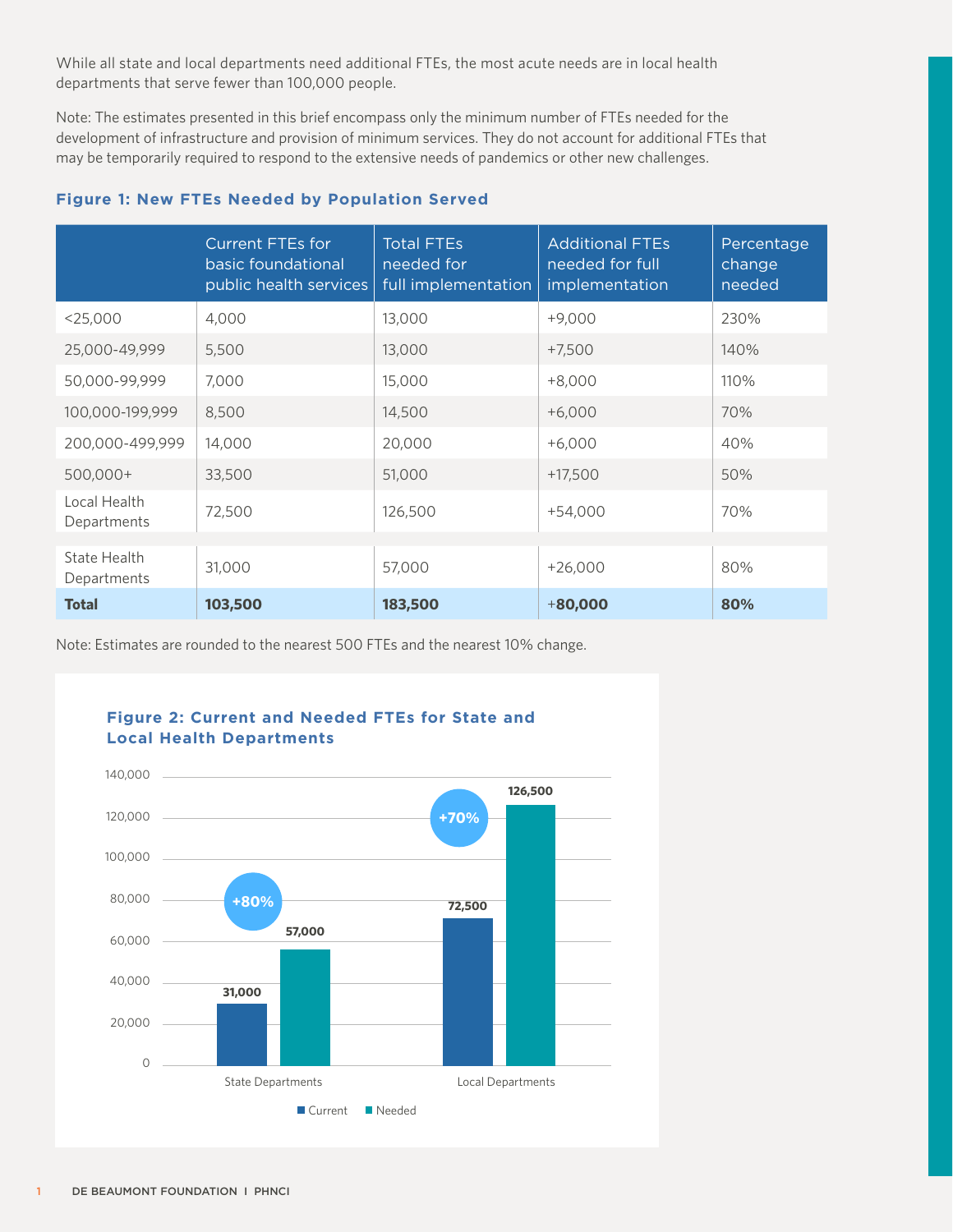

# **Figure 3: Number of Foundational FTEs in Local Health Departments (Current vs. Needed)**

The 80,000 FTEs would need to represent differing levels and types of expertise. Of those positions dedicated to infrastructure, one quarter of the needed FTEs should be dedicated to assessment. Among foundational areas, chronic disease and injury prevention are in greatest need of additional FTEs. (See Figure 4.)

#### **Figure 4: New FTEs Needed by Category**

|                                        | Local  | <b>State</b> | Total  |  |  |
|----------------------------------------|--------|--------------|--------|--|--|
| Infrastructure                         |        |              |        |  |  |
| Assessment                             | 4,500  | 4,500        | 9,000  |  |  |
| All Hazards                            | 3,000  | 2,000        | 5,000  |  |  |
| <b>Other Foundational Capabilities</b> | 17,500 | 8,000        | 25,500 |  |  |
| <b>Foundational Areas</b>              |        |              |        |  |  |
| Chronic Disease and Injury             | 8,000  | 5,000        | 13,000 |  |  |
| Communicable Disease                   | 4,500  | 1,500        | 6,000  |  |  |
| <b>Fnvironmental Health</b>            | 7,500  | 2,000        | 9,500  |  |  |
| Maternal and Child Health              | 5,500  | 1,000        | 6,500  |  |  |
| Access/Linkage to Care                 | 3,500  | 1,000        | 4,500  |  |  |
| <b>Total</b>                           | 54,000 | 26,000       | 80,000 |  |  |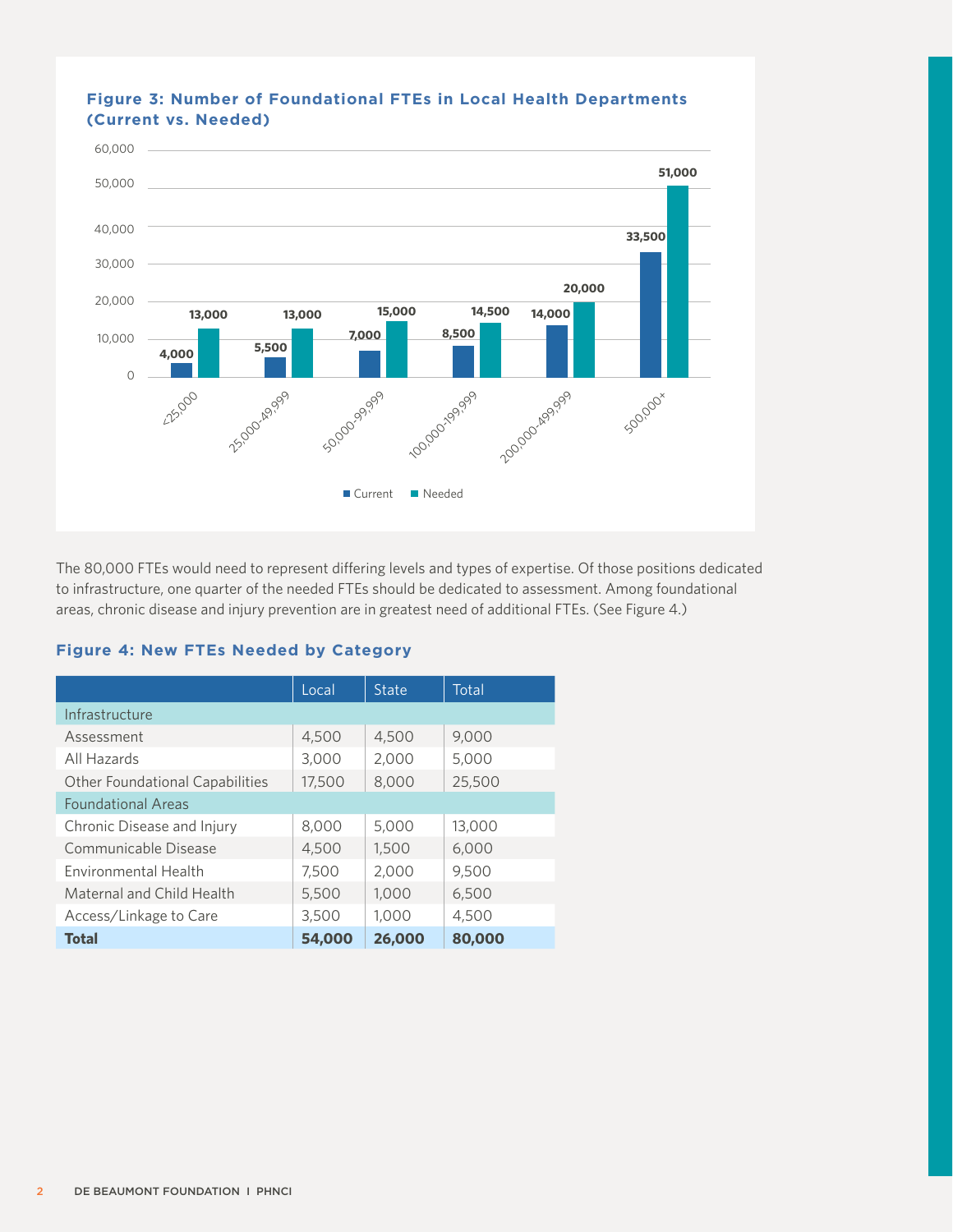### **PROCESS AND METHODS**

The de Beaumont Foundation and the Public Health National Center for Innovations at the Public Health Accreditation Board conducted this analysis, guided by a team of experts in methodology and the public health workforce, a Research Advisory Committee of public health scholars and data experts, and a Steering Committee composed of national leaders in public health policy and practice.

The national estimates were generated from data collected from nearly 170 local health departments in four states (Colorado, Ohio, Oregon, and Washington) and three state health departments. These states underwent extensive exercises to cost out their current implementation of baseline services, understand what full implementation would cost, and identify the gap (i.e., the dollars and staff needed to move from current to full implementation). As a result, these states provided the best available data about what infrastructure health departments need to serve communities.

Researchers extrapolated findings from these 173 health departments to the nation's 2,450 local health departments by creating models for the key activities that all health departments should be able to implement, based primarily on population size.

These estimates are calculated based on data from state and local health departments prior to COVID-19. They are also not representative of workforce needs for U.S. territories and freely associated states or Tribal Nations. To better ascertain workforce needs for these entities, collaboration with them should be undertaken, and data should be collected relevant to their needs and desires around public health service provision.

The estimates represent the minimum number of FTEs needed by state and local health departments to provide basic foundational public health services to all communities represented by the Foundational Public Health Services. As shown in Figure 5, the Foundational Public Health Services consist of:

- Seven "foundational capabilities," which are the crosscutting skills and capacities needed to support basic public health protections and other programs; and
- Five "foundational areas," which are topic-specific programs aimed at improving the health of the community affected by certain diseases or public health threats.

## **Figure 5: The Foundational Capabilities and Areas of Public Health**



The full methodological report is available at [www.staffingup.org](http://www.staffingup.org)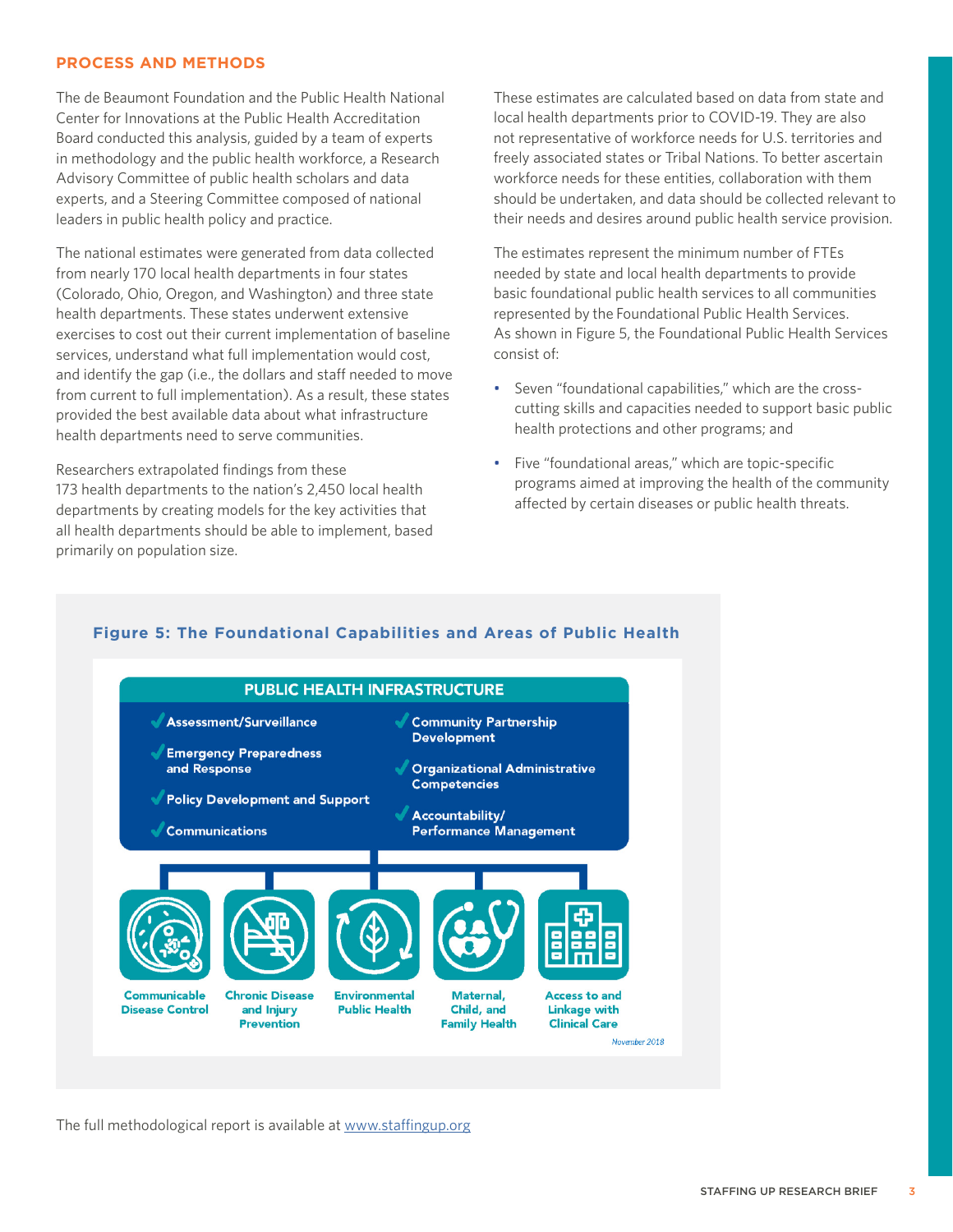#### **STEERING COMMITTEE ORGANIZATIONS**

#### **Members**

American Public Health Association Association of Public Health Laboratories Association of Schools and Programs of Public Health Association of State and Territorial Health Officials Big Cities Health Coalition Black Hawk County Public Health City of Longview Environmental Health Department Colorado School of Public Health, Anschutz Medical Campus Columbus Public Health Council of State and Territorial Epidemiologists de Beaumont Foundation Eastern Band of Cherokee Indians Los Angeles County Department of Public Health Louisiana Department of Health Minnesota Department of Health National Association of Community Health Workers National Association of County and City Health Officials National Board of Public Health Examiners National Indian Health Board Public Health Accreditation Board Richard M. Fairbanks School of Public Health Society for Public Health Education Trust for America's Health University of Washington, School of Medicine Washington State Department of Health

#### **Ex-Officio Members**

Center for State, Tribal, Local, and Territorial Support Centers for Disease Control and Prevention

Division of Scientific Education and Professional Development, Center for Surveillance, Epidemiology, and Laboratory Services, Centers for Disease Control and Prevention

# **Liaison Member**

Office of Strategy, Programs, and Partnerships, Bureau of Health Workforce Health Resources and Services Administration

#### **RESEARCH ADVISORY COMMITTEE MEMBERS**

Angela Beck, University of Michigan School of Public Health

Betty Bekemeier, University of Washington School of Nursing

Paul Erwin, University of Alabama at Birmingham School of Public Health

Bianca Frogner, University of Washington, School of Medicine

Glen Mays, Colorado School of Public Health, Anschutz Medical Campus

Mike Meit, NORC at the University of Chicago

Jean Moore, State University of New York at Albany School of Public Health

Jessica Owens-Young, American University

Beth Resnick, Johns Hopkins Bloomberg School of Public Health

Gulzar Shah, Georgia Southern University